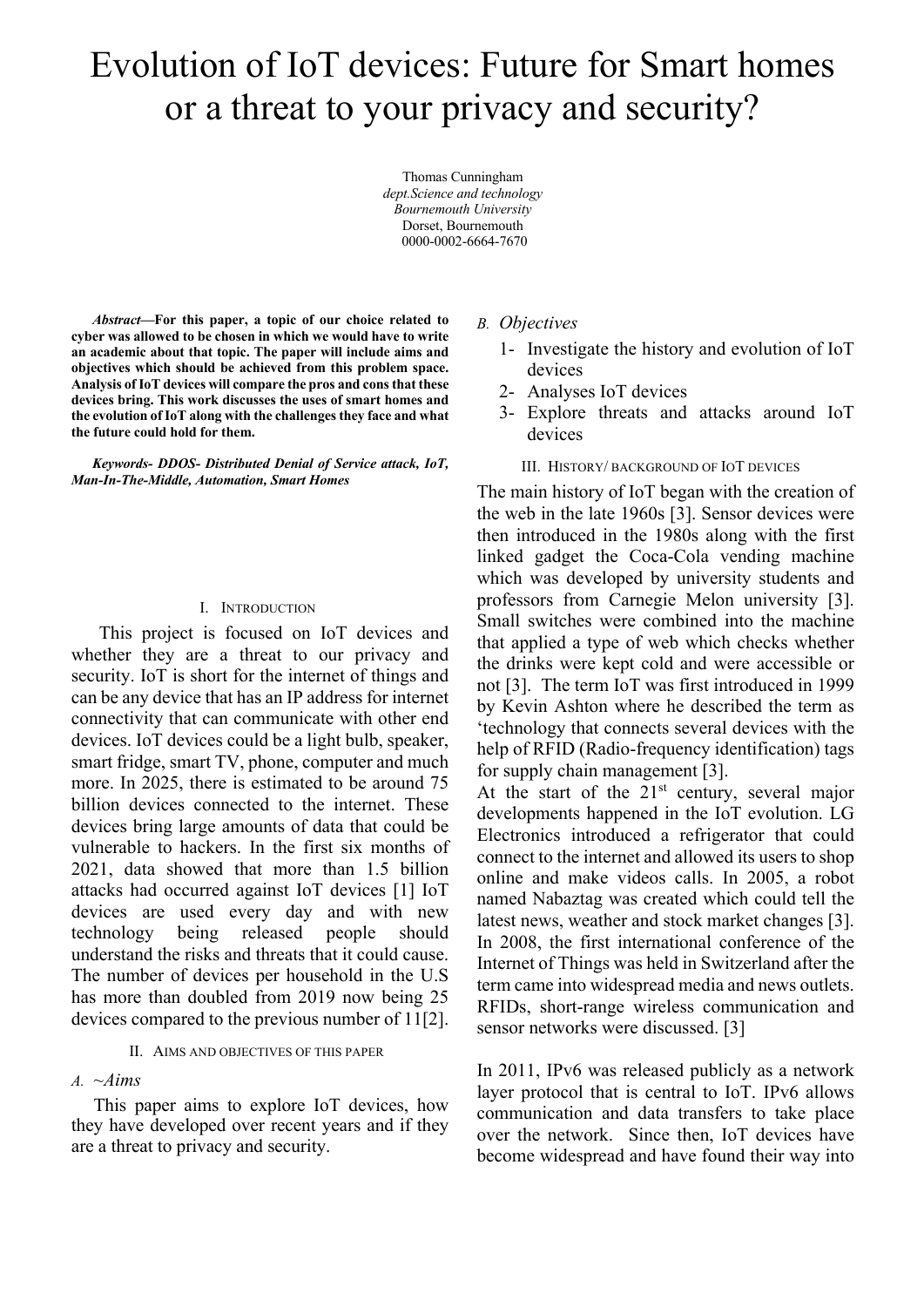almost every industry from manufacturing, retail, oil & energy, agriculture and many more.

#### IV. HOW IOT WORKS

Devices have built-in sensors and mini-computer processors that act on the data collected by the sensors via machine learning [4]. IoT devices are essentially minicomputers connected to the internet. There are four major components of the IoT ecosystem which are the following: Sensors/ devices, Connectivity, Data processing and the user interface. Once the data has been collected it is transferred to the cloud infrastructure (known as IoT platforms) [4]. However, to transfer that data, the devices will need a medium which is when connections like Bluetooth, WIFI and WAN come into play [4]. The mediums must be chosen wisely as the effectiveness of IoT security highly depends on the speed and availability of those mediums [4]. After the data has reached the cloud that data is then analysed so the right action can be taken [4]. The analyse could be as simple as the temperature of a device or a more complex situation such as when an intruder comes in and that device must identify it [4]. Once the data is analysed the action must be sent to the user either by an alert sound or notification sent to the IoT mobile app [4]. Once the alert is received the user will know the system works.

IoT has made its way into the businesses world but how does it work in those industries? In the education sector, IoT gives students greater access to everything from learning materials to communication with teachers, lecturers and other students. Since the start of Covid-19 IoT has massively helped the education sectors with the use of online learning. Remote learning would not have been possible without the help of IoT. In the retail sector, it has made its way via automated checkouts process, hand devices created to scan products, keep stock updates etc. In healthcare, IoT has enabled doctors to get real-time access to patient records data, store on the cloud and share it with other people [4]. IoT has managed to cut down waiting time and has allowed doctors and nurses to check the availability of certain hardware and equipment [4]. IoT has simplified the time it takes to identify illnesses and diseases and the right actions to take to reduce the risk [4]. IoT in the travel sector has enabled guests to receive real-time travel information on flights and has enhanced the travel experience for the tourist. For example, tourist-related companies and destinations can send location-specific information to customers which can improve the tourist's experience [5].

#### V. SMART HOMES

With IoT devices becoming normal in homes new devices are always being developed. A smart home refers to a convenient home setup where appliances and devices can be automatically controlled from anywhere in the home with an internet connection using a mobile or network device [7].

#### VI. ADVANATGES OF IOT DEVICES

One of the main benefits IoT devices bring is how easy it can be to stay connected and communicate with other people. People can keep in touch with long-distance friends and family by sending a message or having an audio/ video call. Safety is another element that IoT devices can have on households. Devices such as CCTV cameras and home security systems are put in place where the user can receive alerts of movement or if their doorbell is pressed via their phone. Personal assistance could be provided by IoT apps for users such as alerts reminding the user when to take certain medicines or have reminders for doctor's appointments etc [9]. Information is easily accessible whether that is searching for it online or having data stored on your device. For example, work rotas could be shared online saving you from going to work to find out when your next shift is. The ease of use and setting up IoT devices is another benefit as it minimizes human activity. For example, communicating with other people can be done online instead of face to face which could result in them getting more tasks done at home or elsewhere. Transferring data packets over a connected network saves time and money thanks to IoT [10]. Automation helps boost the quality of services and reduced human interaction. Reduced human interaction results in lower operating costs for businesses as it could take 5 people to do the one task that a robot is performing also resulting in lower heating requirements in automated operations [11].

## VII. DISADVANTAGES OF IOT ATTACKS

Data breaches are a huge problem for IoT systems especially with companies as their clients could lose trust in them if a massive breach has occurred.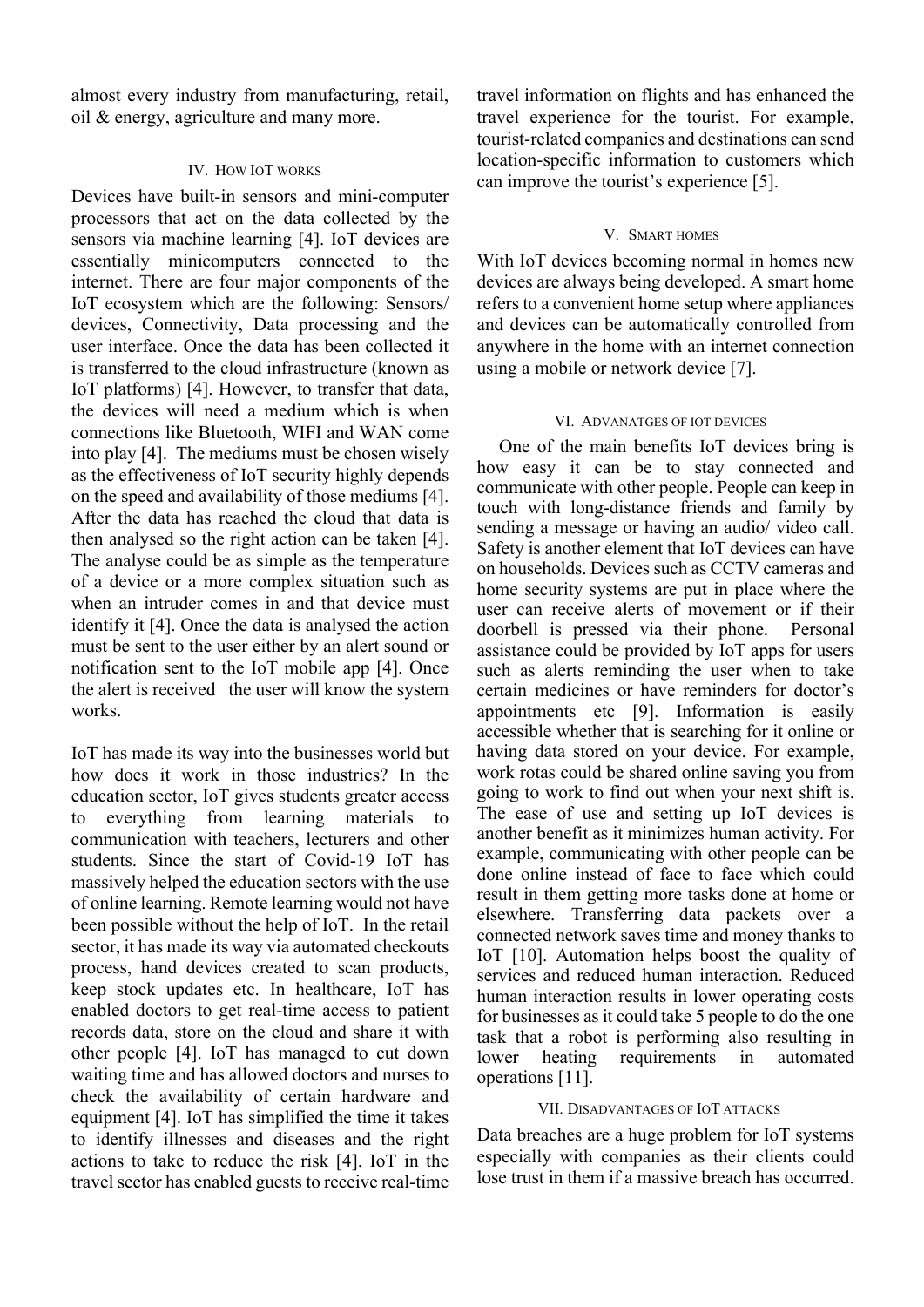In 2020, there were around 1001 data breaches in the U.S with over 155.8 million records being affected by data exposure [12].

Laws and regulations are a problem for companies such as GDPR as the company has failed its integrity and confidentiality of the user's data. This can cause financial strain on the company which often leads to them going bankrupt and closing. The 7 principles of GDPR are the following: lawfulness/ fairness and transparency, purpose limitation, data minimisation, accuracy, storage limitation, integrity and confidentiality and accountability. GDPR is a legal framework that sets guidelines for the collection and processing of personal information from individuals who live in the EU [13].

Misuse of information and devices is another problem that occurs. If hackers gain access to a system, they could change settings on IoT devices from as little as the colour of an LED light or what sets the fridge temperature is. However, more serious cases could include turning off or taking over home security systems and/ or broadcasting them to other people. IoT systems rely heavily on an internet connection so without it they are less usable or do not function at all. For example, if you want to set up virtual assistance such as an Amazon Alexa you must connect it to a WIFI network otherwise it will not work. People rely too much on technology and almost become dependent on it for daily tasks such as turning a light switch on by your phone or having a virtual assistant to answer your questions. Other examples of technology dependency could be using a device to control your central heating system or to turn your tv on or off. Automation can bring benefits to the economy however, there are many problems it causes such as unemployment. For example, with smart surveillance cameras, there is not a need for a security guard Another example could be machined replacing people for work in factors such as food factors where most places use machines to mix prepare food. This results in less skilled people becoming unemployed.

## VIII.PRIVACY AND SECURITY CONCERNS

In 2018, a US casino was hacked through a fish tank [14]. An internet-connected thermometer inside the tank was used as an entry point to infiltrate the casino's entire system and extract

clients' data [14]. Privacy is also an issue with the audio-based device that can listen to our daily conversations. Devices such as Amazon Alexa record recordings when the device is spoken to however, there have been serval reports where 'Alexa' have begun recording by mistake [14]. Other concerns are that Amazon employees listen to recordings from 'Alexa' to improve the quality of service [14]. Working from home has its benefits and problems however, with Covid-19 more people have started to work from home and with remote access has meant the 'average office' is now full of more internet-connected devices [14]. Employees using their home WI-FI network to log onto work devices could be putting corporate networks at risk. Insufficient physical security is another issue. If hackers have access to a physical device, they can open the device and attack the hardware [14]. An example of this could be if someone breaks into your house, they can access the physical device exploit malware on that device and then gain access to other devices connected to the network. The number of devices connected to the internet will always grow increasing the number of ways our devices can be hacked or exploited and having mentioned at the start of this paper that 1.5 billion attacks occurred against IoT devices in 2021 that number is certain to accelerate in into 2022

## IX. TYPES OF ATTACKS THAT HAVE OCCURRED

 IoT devices face many attacks which some have previously been mentioned such as the compromise of smart home surveillance. Other reports found that hackers have taken over smart home systems by playing music and even started talking to them from a camera in their kitchen whilst changing the temperature of the room to 90+ degrees. Smart bulbs are another device hackers have gained access to via sending an infrared signal to other infrared bulbs. Once they have gained access hackers then, can view and breach other devices connected to the network. Smart TVs are another popular device that is breached [15]. Once hackers have access, they can control the volume and channel controls but could listen to your conversation or even watch you if the TV has a built-in camera [15]. The most common attacks that have occurred are botnet attacks, which is when hackers remotely take control of a system via exploiting malware. Social engineering is another common attack that occurs when the attacker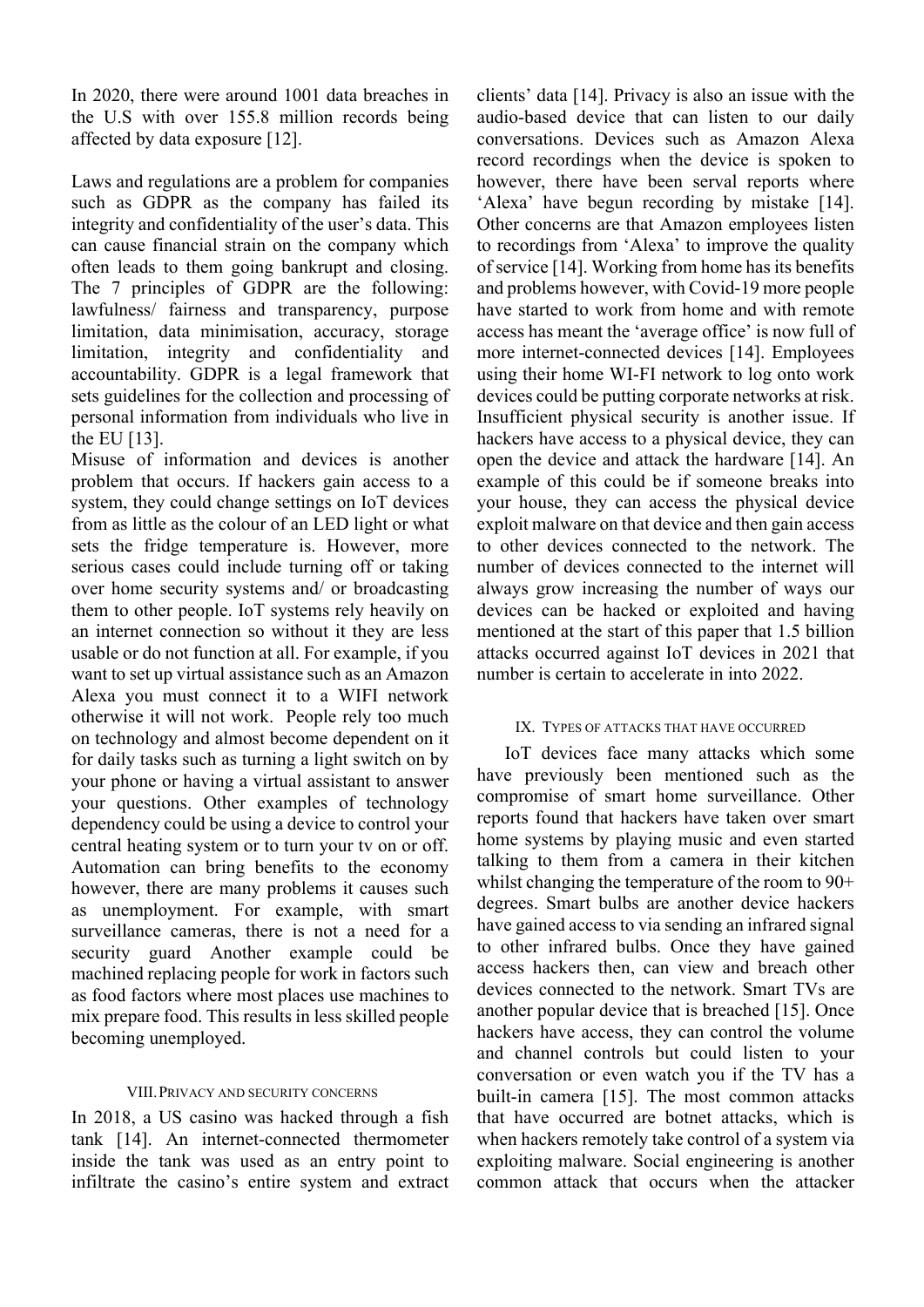manipulates people into giving up confidential information. Denial of service attacks happen through a botnet and causes a system overload by programming devices to request at the same time [16]. Data and identity theft is another frequent attack with lots of data being available online via social media and other websites. Once hackers have gained access to a device that has social media accounts, they have all that information made available for them to just copy or sell to other third parties which then is copied. Man-in-the-middle (MitM) is another concern, especially with IoT devices. When a device communicates using plain text all information is being exchanged with a client device or backend service it can be obtained by a (MitM) [16].

#### X. CHALLENGES AHEAD FOR IOT DEVICES

No one knows what the future holds for IoT and with the popularity forever increasing it could cause further issues for users and developers. Current issues for IoT devices are still occurring such as security and privacy issues, lack of regulation about IoT and compatibility issues. Even though the technology is evolving, and security issues are being fixed, cybercriminals will continue to find ways to attack systems and devices. Companies need to start prioritising security in these devices and not after they have been exploited.

#### XI. FUTURE PREDICTIONS FOR IOT

People have predicted many outcomes and possibilities for the future of IoT devices: Cities will become "smart", Artificial intelligence will continue to grow, the arrival of 5G will continue to grow and fuel IoT growth. The metaverse interlocks with IoT.

#### XII. CONCLUSION

In conclusion, I hope this paper has given people an insight into how dangerous and vulnerable IoT devices in your home could be, however, they also bring many positive impacts into your Smart home such as improved security systems.

#### **REFERENCES**

[1] D. Paul, "IoT devices see more than 1.5bn cyberattacks so far this year", *Digit*, 2021. [Online]. Available: https://digit.fyi/iot-securitykaspersky-research attacks/#:~:text=Data%20showed%20that%20more%20than,first%20

six%20months%20of%2020. [Accessed: 07- Nov- 2021].

- [2] P. Britt, "Report: Connected Devices Have More Than Doubled Since 2019 - Telecompetitor", *Telecompetitor.com*, 2021. [Online]. Available: https://www.telecompetitor.com/report-connected-deviceshave-more-than-doubled-since-2019. [Accessed: 08- Nov- 2021].
- [3] S. Khvoynitskaya, "The IoT history and future Itransition", *Itransition.com*, 2022. [Online]. Available: https://www.itransition.com/blog/iot-history. [Accessed: 12- Jan-2022].
- [4] S. Srivastava, "What is Internet of Things and How is it Affecting Us?", *Appinventiv*, 2021. [Online]. Available: https://appinventiv.com/blog/what-is-internet-of-things/. [Accessed: 12- Jan- 2022].
- [5] GlobalData Thematic Research, "Internet of Things (IoT) in Travel and Tourism: Industry trends", *Hotel Management Network*, 2021. [Online]. Available: https://www.hotelmanagementnetwork.com/comment/internet-of-things-iot-travel-tourism-industrytrends/. [Accessed: 12- Jan- 2022].
- [6] M. Bansal, M. Nanda and M. Husain, "2021 6th International Conference on Inventive Computation Technologies (ICICT)", *An overview of IoT based smart homes (ICICT*, 2021. Available: https://ieeexplore.ieee.org/abstract/document/9358665/citations. [Accessed 12 January 2022].
- [7] A. Hayes, "What is a Smart Home", *Investopedia*, 2022. [Online]. Available: https://www.investopedia.com/terms/s/smarthome.asp#:~:text=A%20smart%20home%20allows%20homeowners, with%20convenience%20and%20cost%20savings. [Accessed: 12- Jan- 2022].
- [8] C. Paul, A. Ganesh and C. Sunitha, "An overview of IoT based smart homes", *2018 2nd International Conference on Inventive Systems and Control (ICISC)*, 2018. Available: https://ieeexplore.ieee.org/abstract/document/8398858/authors. [Accessed 12 January 2022].
- [9] guduruaishwarya09, "Advantages and Disadvantages of IoT GeeksforGeeks", *GeeksforGeeks*, 2021. [Online]. Available: https://www.geeksforgeeks.org/advantages-and-disadvantages-of-iot. [Accessed: 07- Nov- 2021]
- [10] Redalkem, "Advantages and Disadvantages of Internet of Things! RedAlkemi", *Redalkemi.com*, 2018. [Online]. Available: https://www.redalkemi.com/blog/post/pros-cons-of-internet-of-things. [Accessed: 08- Nov- 2021].
- [11] Productivity Inc, "Benefits of Automation | Robotic Manufacturing Automation, Robotics & Automation Solutions | Productivity Inc", *Productivity Inc*, 2022. [Online]. Available: https://www.productivity.com/benefits-of-automation. [Accessed: 07- Nov- 2021].
- [12] . Johnson, "U.S. data breaches and exposed records 2020 | Statista", *Statista*, 2021. [Online]. Available: https://www.statista.com/statistics/273550/data-breaches-recorded-inthe-united-states-by-number-of-breaches-and-recordsexposed/#:~:text=In%202020%2C%20the%20number%20of,%2Dtha n%2Dadequate%20information%20security. [Accessed: 13- Jan-2022].
- [13] . Frankfenfield, "General Data Protection Regulation (GDPR)", *Investopedia*, 2020. [Online]. Available: https://www.investopedia.com/terms/g/general-data-protectionregulation-gdpr.asp. [Accessed: 12- Jan- 2022]
- [14] C. Hopping, "IoT privacy and security concerns", *Itpro.co.uk*, 2021. [Online]. Available: https://www.itpro.co.uk/security/28086/iotprivacy-security-concerns. [Accessed: 12- Jan- 2022].
- [15] ] R. Srinivas, "10 IoT Security Incidents That Make You Feel Less Secure", *CISO MAG | Cyber Security Magazine*, 2020. [Online]. Available: https://cisomag.eccouncil.org/10-iot-security-incidentsthat-make-you-feel-less-secure. [Accessed: 08- Nov- 2021].
- [16] L. Toms, "5 Common Cyber Attacks in the IoT", *GlobalSign GMO Internet, Inc.*, 2016. [Online]. Available: https://www.globalsign.com/en/blog/five-common-cyber-attacks-inthe-iot. [Accessed: 07- Nov- 2021].
- [17] S. Langkemper, "The Most Important Security Problems with IoT Devices", *The Most Important Security Problems with IoT Devices*. [Online]. Available: https://www.eurofinscybersecurity.com/news/security-problems-iot-devices/. [Accessed: 12- Jan- 2022].
- [18] K. Began, "5 challenges still facing the Internet of Things | IoT Now News & Reports", *IoT Now News - How to run an IoT enabled business*. [Online]. Available: https://www.iot-now.com/2020/. [Accessed: 12- Jan- 2022].